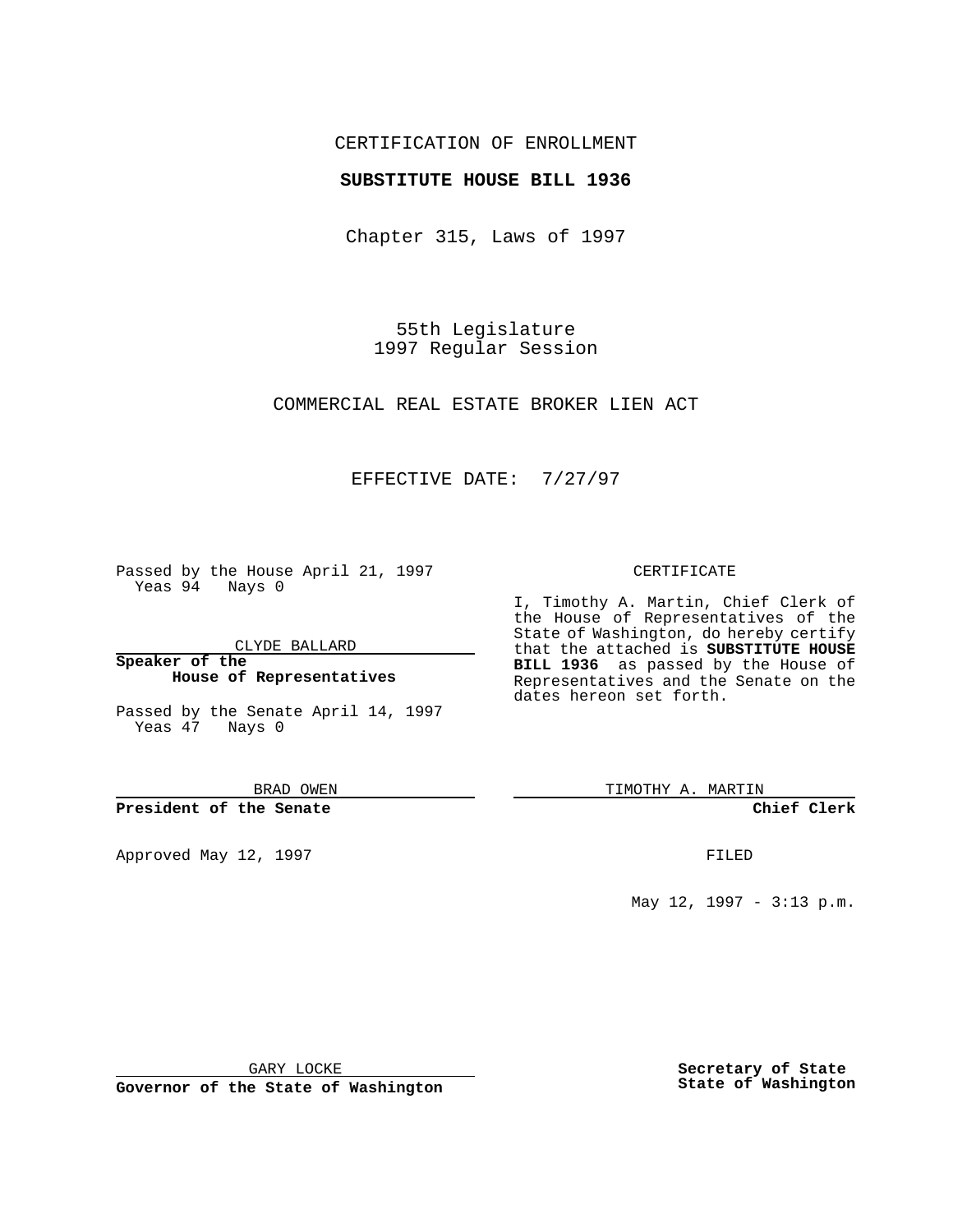# **SUBSTITUTE HOUSE BILL 1936** \_\_\_\_\_\_\_\_\_\_\_\_\_\_\_\_\_\_\_\_\_\_\_\_\_\_\_\_\_\_\_\_\_\_\_\_\_\_\_\_\_\_\_\_\_\_\_

\_\_\_\_\_\_\_\_\_\_\_\_\_\_\_\_\_\_\_\_\_\_\_\_\_\_\_\_\_\_\_\_\_\_\_\_\_\_\_\_\_\_\_\_\_\_\_

Passed Legislature - 1997 Regular Session

AS AMENDED BY THE SENATE

**State of Washington 55th Legislature 1997 Regular Session**

**By** House Committee on Law & Justice (originally sponsored by Representatives Sterk, Sheahan, Costa, Carrell, Hickel, Radcliff and Quall)

Read first time 03/05/97.

 AN ACT Relating to liens on owner's proceeds in favor of commercial real estate brokers; and adding a new chapter to Title 60 RCW.

BE IT ENACTED BY THE LEGISLATURE OF THE STATE OF WASHINGTON:

 NEW SECTION. **Sec. 1.** The definitions in this section apply throughout this chapter unless the context clearly requires otherwise. (1) "Commercial real estate" means a fee title interest or possessory estate in real property located in this state except an interest in real property which is (a) improved with one single-family residential unit or one multifamily structure with four or less residential units, or (b) unimproved and the maximum permitted development is one to four residential units or structures under the county or city zoning ordinances or comprehensive plan applicable to that real estate, or (c) classified as farm and agricultural land or timber land for assessment purposes pursuant to chapter 84.34 RCW, or (d) improved with single-family residential units such as condominiums, townhouses, timeshares, or stand-alone houses in a subdivision that may be legally sold, leased, or otherwise disposed of on a unit-by-unit basis. Real estate will be considered commercial real estate if the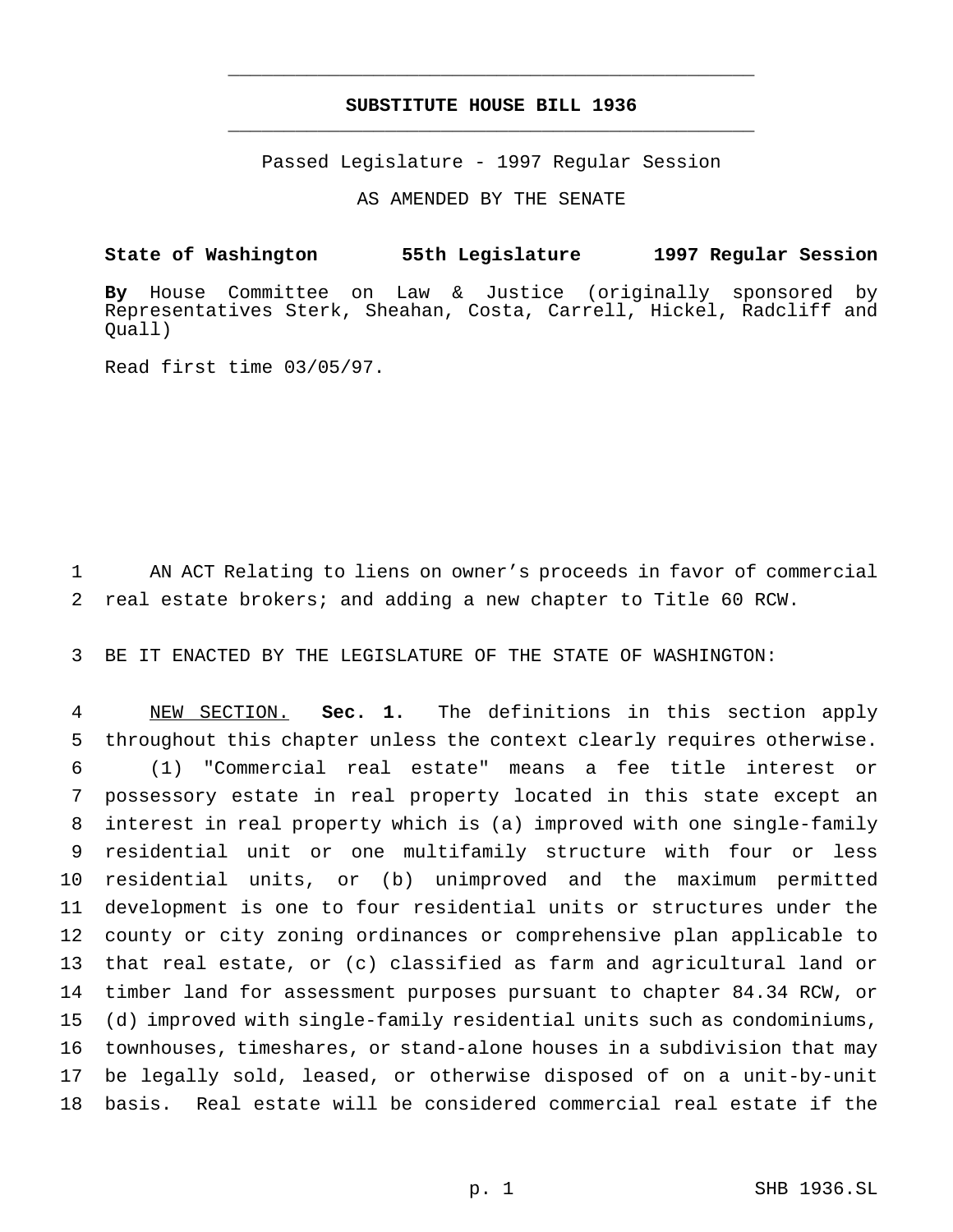commission agreement so provides, or if it meets the definition contained in this section on the date of the disposition.

 (2) "Commission agreement" means a written instrument which meets the requirements of RCW 19.36.010 signed by the owner, or by a party duly authorized to sign on behalf of the owner, of commercial real estate, pursuant to which the owner agrees to pay a broker a real estate commission upon either the disposition or lease of commercial real estate or upon entering into an agreement for disposition or lease of commercial real estate. When a broker and owner execute multiple versions of a commission agreement regarding the same disposition of commercial real estate, the final written version of the commission agreement, which incorporates the final agreement between the broker and the owner, constitutes the "commission agreement" and shall be used to determine the amount of the lien created by this chapter.

 (3) "Days" means calendar days. However, if a period ends on a day other than a business day, then the last day shall be the next business day.

 (4) "Disposition" means a voluntary transfer or conveyance of commercial real estate.

 (5) "Escrow closing agent" means the person or entity who receives documents and funds for recording and disbursement in completing a transaction for the disposition of commercial real estate.

 (6) "Lease" means a written agreement which gives rise to a relationship of landlord and tenant, affecting commercial real estate, such that the holder of a fee simple interest or possessory estate in commercial real estate permits another to possess the commercial real estate for a period, and which meets the requirements of RCW 19.36.010, if applicable.

 (7) "Net rental proceeds" means the base rent paid by the tenant under a lease, less any amounts currently due under the terms of liens which have priority over the lien created under this chapter. Base rent is the rent so designated in a lease as base rent, or a similar term, for the possession and use of the commercial real estate, but does not include separate payments made by tenants for insurance, taxes, utilities, or other expenses.

 (8) "Owner" means a person or entity which is vested in record fee title or a possessory estate in commercial real estate.

 (9)(a) "Owner's net proceeds" means the gross sales proceeds from the disposition of the commercial real estate described in a notice of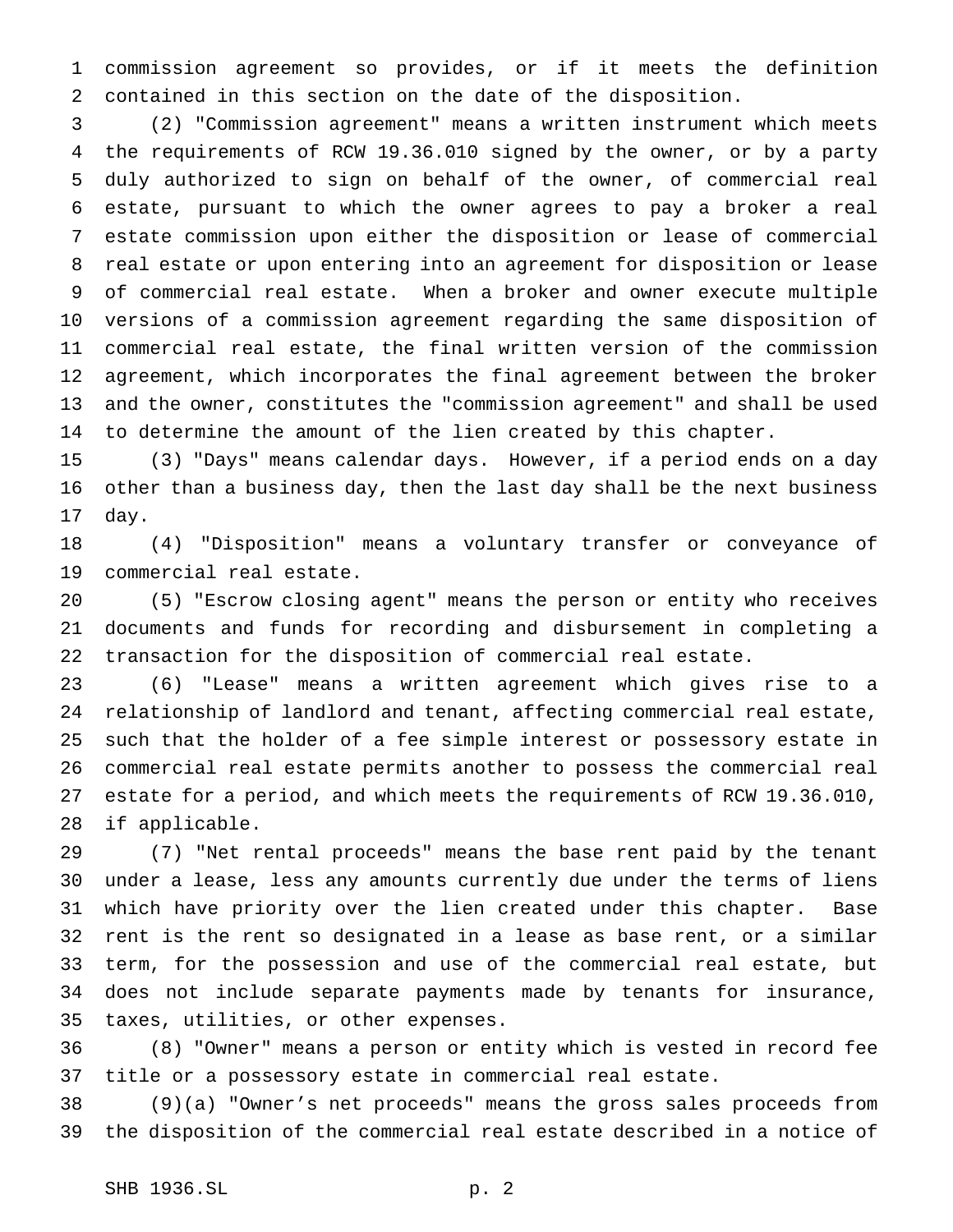claim of lien against proceeds pursuant to this chapter, less the following: (i) Amounts necessary to pay all encumbrances and liens which have priority over the lien created by this chapter other than those permitted to remain by the buyer; (ii) owner's closing costs, such as real estate excise tax, title insurance premiums, real estate tax and assessment prorations, and escrow fees payable by the owner pursuant to an agreement with the buyer; and (iii) amounts held by a third party for use by the owner to complete an exchange of real estate which is deferred from federal income tax under section 1031 of the internal revenue code of 1986, as amended.

 (b) "Owner's net proceeds" shall include any gross sales proceeds which are held by a third party for purposes of completing an exchange of real estate which is deferred from federal income tax under section 1031 of the internal revenue code of 1986, as amended, but are subsequently not used for that purpose. "Owner's net proceeds" are personal property, upon which the lien created by this chapter attaches.

 (10) "Real estate broker" or "broker" means the same as defined in RCW 18.85.010.

 (11) "Real property" means one or more parcels or tracts of land, including appurtenances or improvements.

 NEW SECTION. **Sec. 2.** (1) The lien created under this chapter is a lien upon personal property, not upon real property.

 (2) A broker has a lien upon the owner's net proceeds from the disposition of commercial real estate and a lien upon the net rental proceeds from the lease of commercial real estate in the amount which the owner has agreed to pay the broker under a commission agreement. The lien under this chapter is available only to the broker named in the commission agreement, and may not be assigned voluntarily or by operation of law.

 (3) Subject to the requirements of subsection (4) of this section, the lien created by this chapter becomes effective on the date of the recording of a notice of claim of lien upon proceeds pursuant to subsection (6) of this section, and is perfected by such recording. Recording must be made with the county auditor or recorder in the county or counties in which the commercial real estate is located.

 (4) In the case of a disposition of commercial real estate, the lien under this chapter is not effective unless it is recorded at least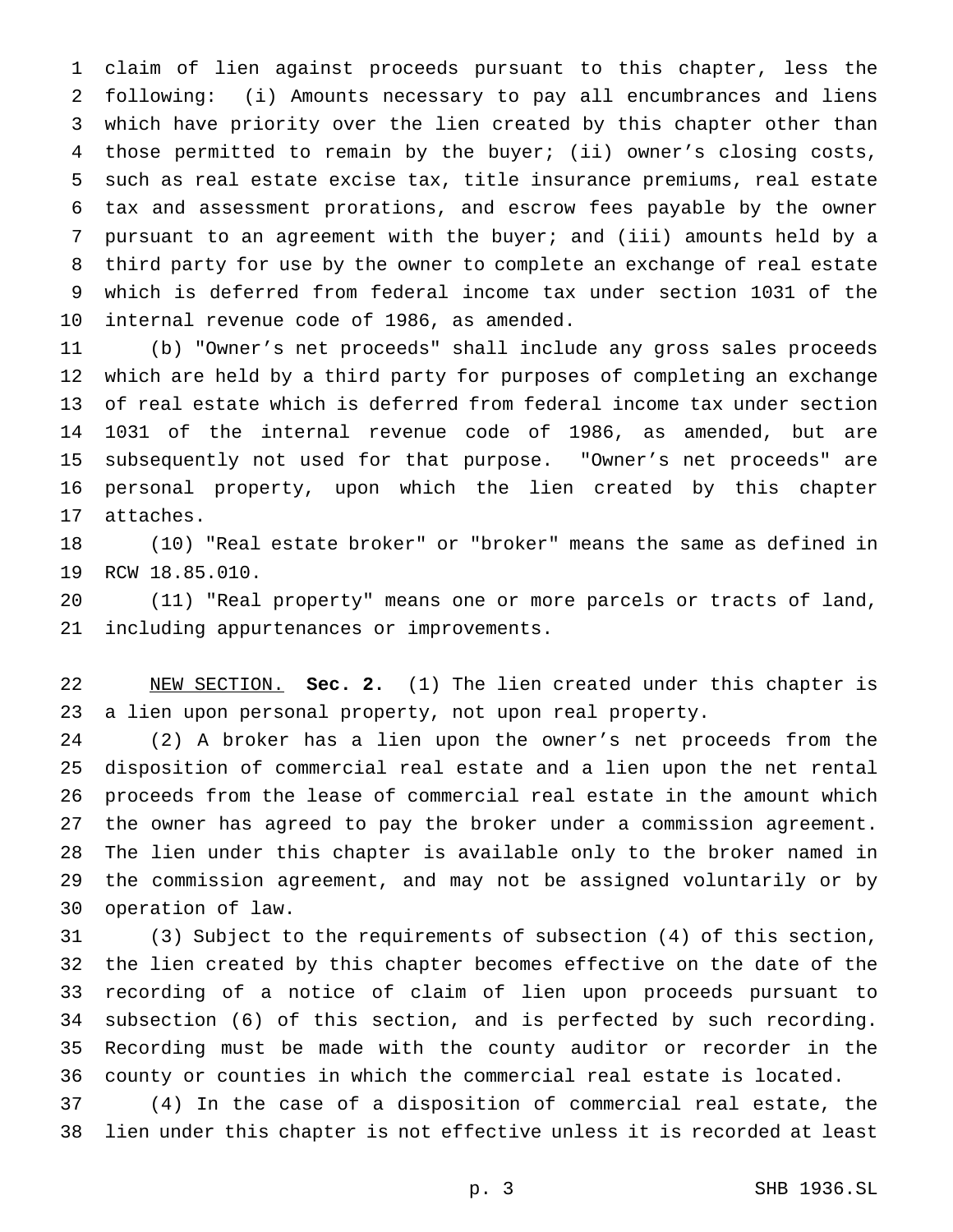thirty days prior to the date a deed conveying the commercial real estate is recorded in the office of the county auditor or recorder in the county or counties in which the commercial real estate is located. In the case of a lease of commercial real estate, the lien under this chapter is not effective unless it is recorded within ninety days after the tenant takes possession of the leased commercial real estate.

 (5) The lien created by this chapter is null and void unless, within ten days of recording its notice of claim of lien against proceeds, the broker delivers a copy of the notice of claim of lien against proceeds to the owner of the commercial real estate in the manner provided in section 8 of this act. In the case of the disposition of commercial real estate, on or before the date the deed conveying the commercial real estate is recorded, the broker shall deliver a copy of the notice of claim of lien against proceeds to the escrow closing agent closing the disposition in the manner provided in section 8 of this act, if the identity of the escrow closing agent is actually known by the broker.

 (6) To be effective, the notice of claim of lien against proceeds must state the following:

(a) The name, address, and telephone number of the broker;

(b) The date of the commission agreement;

(c) The name of the owner of the commercial real estate;

 (d) The legal description of the commercial real estate as 24 described in the commission agreement;

 (e) The amount for which the lien is claimed, which may be stated in a dollar amount or may be stated in the form of a formula for how 27 the amount is to be determined such as a percentage of the sales price;

(f) The real estate license number of the broker; and

 (g) That the lien claimant has read the claim, knows the contents, and believes the same to be true and correct, and that the claim is made pursuant to a valid commission agreement, and is not frivolous, under penalties of perjury.

 A copy of the commission agreement must be attached to the recorded notice of claim of lien against proceeds. The notice of claim of lien against proceeds must recite that the information contained in the notice of claim of lien against proceeds is true and accurate to the knowledge of the signatory. The notice of claim of lien against proceeds must be acknowledged pursuant to chapter 64.08 RCW. A notice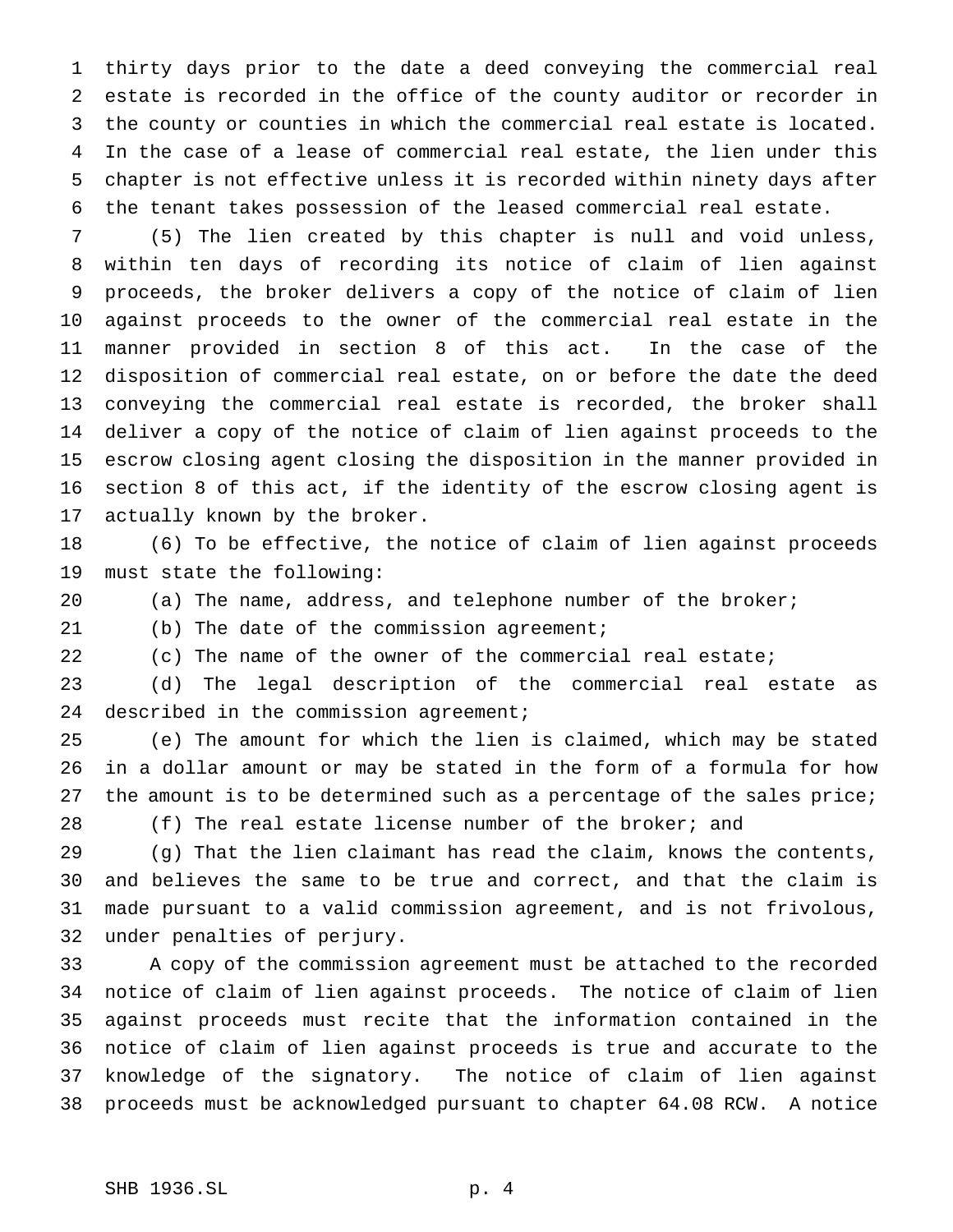of claim of lien against proceeds substantially in the following form is sufficient:

 NOTICE OF CLAIM OF LIEN AGAINST PROCEEDS PURSUANT TO CHAPTER 60.-- RCW (sections 1 through 10 of this act)

 Notice is hereby given that the person named below claims a lien as to owner's net proceeds or net rental proceeds, but not real property, pursuant to chapter 60.-- RCW (sections 1 through 10 of this act). In support of this lien, the following information is submitted: 10 1. Name, telephone number, and address of lien claimant: . . . . ................................ 2. Washington state broker's license number of lien claimant: . . 3. Date of the written commission agreement on which this claim is based: ........., a true and complete copy of which is attached to this notice of claim of lien. 4. Name of the owner:...................... 5. Legal description of the commercial real estate described in the commission agreement:........................ ................................ 6. The amount for which the lien is claimed, which may be stated in a dollar amount or may be stated in the form of a formula for how the amount is to be determined such as a percentage of the sales price: ................................ 7. The undersigned lien claimant, being sworn, states: I have read the foregoing claim, know the contents, and believe the same to be true and correct, and the claim is made pursuant to a valid commission agreement, and is not frivolous, under penalty of perjury. ................. Signature of lien claimant ................. Name, Street Address, City, State of person signing .................

Telephone Number of person signing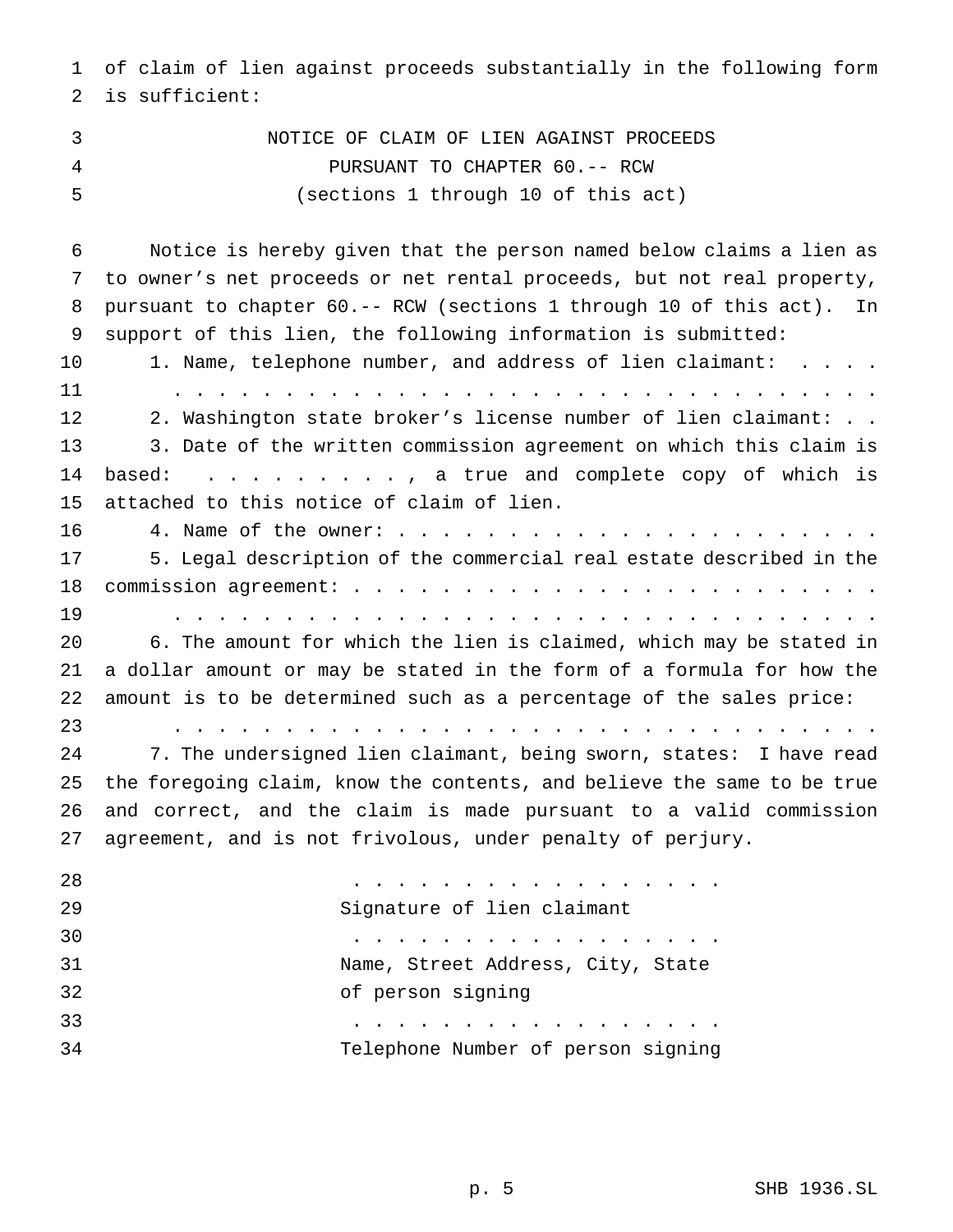```
1 State of Washington )
2 ) ss
3 County of...... )
4 .................
5 Subscribed and sworn to, or affirmed, before me on . . . by . . ..
6 .................
7 Signature
8 (Seal or stamp) . . . . . . . . . . . . . . . . .
9 Title
10 My appointment expires . . . . .
11 (Add acknowledgment pursuant to chapter 64.08 RCW)
```
 (7) Whenever a notice of claim of lien against proceeds is recorded and a condition or event occurs, or fails to occur, that would preclude the broker from receiving compensation under the terms of the commission agreement, including the filing of a notice of claim of lien against proceeds in a manner which does not comply with this chapter, the broker shall record, within seven days following demand by the owner, a written release of the notice of claim of lien against proceeds.

 (8) Whenever the amount claimed in a notice of claim of lien against proceeds is paid to the lien claimant, the lien claimant shall promptly record a satisfaction or release of the notice of claim of lien against proceeds on written demand of the owner no later than five days after receipt of payment. In the case of a disposition of commercial real estate, the escrow closing agent is required to pay to the lien claimant the owner's net proceeds up to the amount claimed in the notice of claim of lien against proceeds. If the amount claimed in the notice of claim of lien against proceeds is to be fully or partially paid to the lien claimant by the escrow closing agent, upon such disposition, then the lien claimant shall submit a release of the notice of claim of lien against proceeds in the amount of the owner's net proceeds or the amount of the lien, whichever is smaller, to the escrow closing agent to be held in escrow pending such disposition and payment. In a suit brought by the owner to compel delivery of the release by the lien claimant, if the court determines that the delay was unjustified, the court shall, in addition to ordering the release of the notice of claim of lien, award the costs of the action including reasonable attorneys' fees to the prevailing party.

SHB 1936.SL p. 6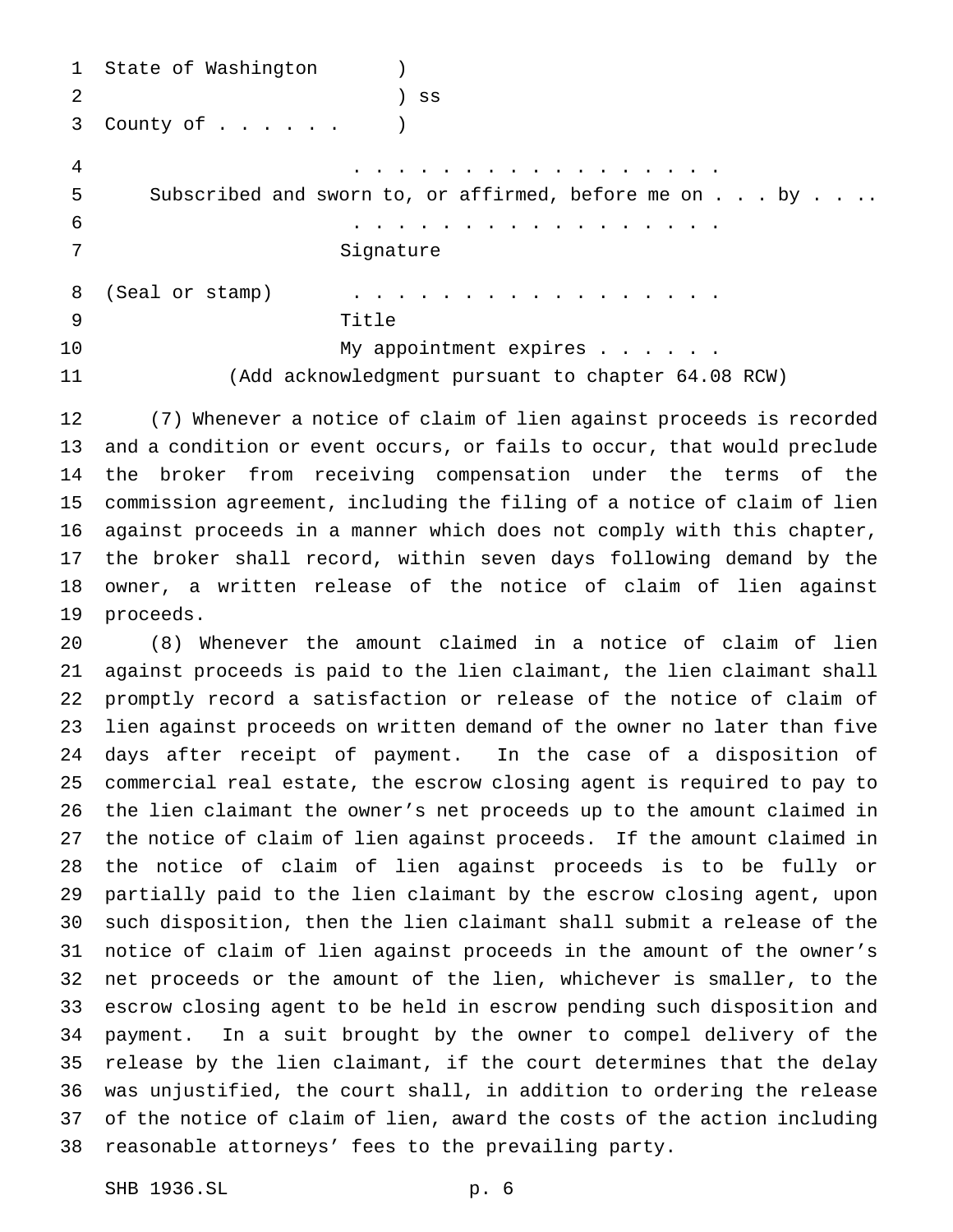(9) An owner of commercial real estate may request that a broker waive the rights to a lien under this chapter, and such a waiver contained in the commission agreement signed by the broker is effective to waive the broker's rights to a lien under this chapter. In a suit filed by a broker to recover amounts due under a commission agreement in which the broker has waived lien rights under this chapter, if the court finds that payment is due to the broker under the commission agreement, the court, in addition to awarding normal damages, shall award to the broker court costs, reasonable attorneys' fees, and statutory interest, as provided in RCW 19.52.010, from the date the deed is recorded in the event of a disposition, or from the date the tenant takes possession in the event of a lease.

 NEW SECTION. **Sec. 3.** (1) An owner of commercial real estate subject to a recorded notice of claim of lien against proceeds under this chapter, who disputes the broker's claim in the notice of claim of lien against proceeds, may apply by motion to the superior court for the county where the commercial real estate, or some part thereof, is located for an order directing the broker to appear before the court at a time no earlier than seven nor later than fifteen days following the date of service of the motion and order on the broker, to show cause as to why the relief requested should not be granted. The motion must state the grounds upon which relief is asked and must be supported by the affidavit of the owner setting forth a concise statement of the facts upon which the motion is based.

 (2) The order to show cause must clearly state that if the broker fails to appear at the time and place noted, the notice of claim of lien against proceeds must be released, with prejudice, and the broker must be ordered to pay the costs requested by the owner, including reasonable attorneys' fees.

 (3) If, following a hearing on the matter, the court determines that the owner is not a party to an agreement which will result in the owner being obligated to pay to the broker a commission pursuant to the terms of a commission agreement, the court shall issue an order releasing the notice of claim of lien against proceeds and awarding costs and reasonable attorneys' fees to the owner to be paid by the broker. If the court determines that the owner is a party to an agreement which will result in the owner being obligated to pay to the broker a commission pursuant to the terms of a commission agreement,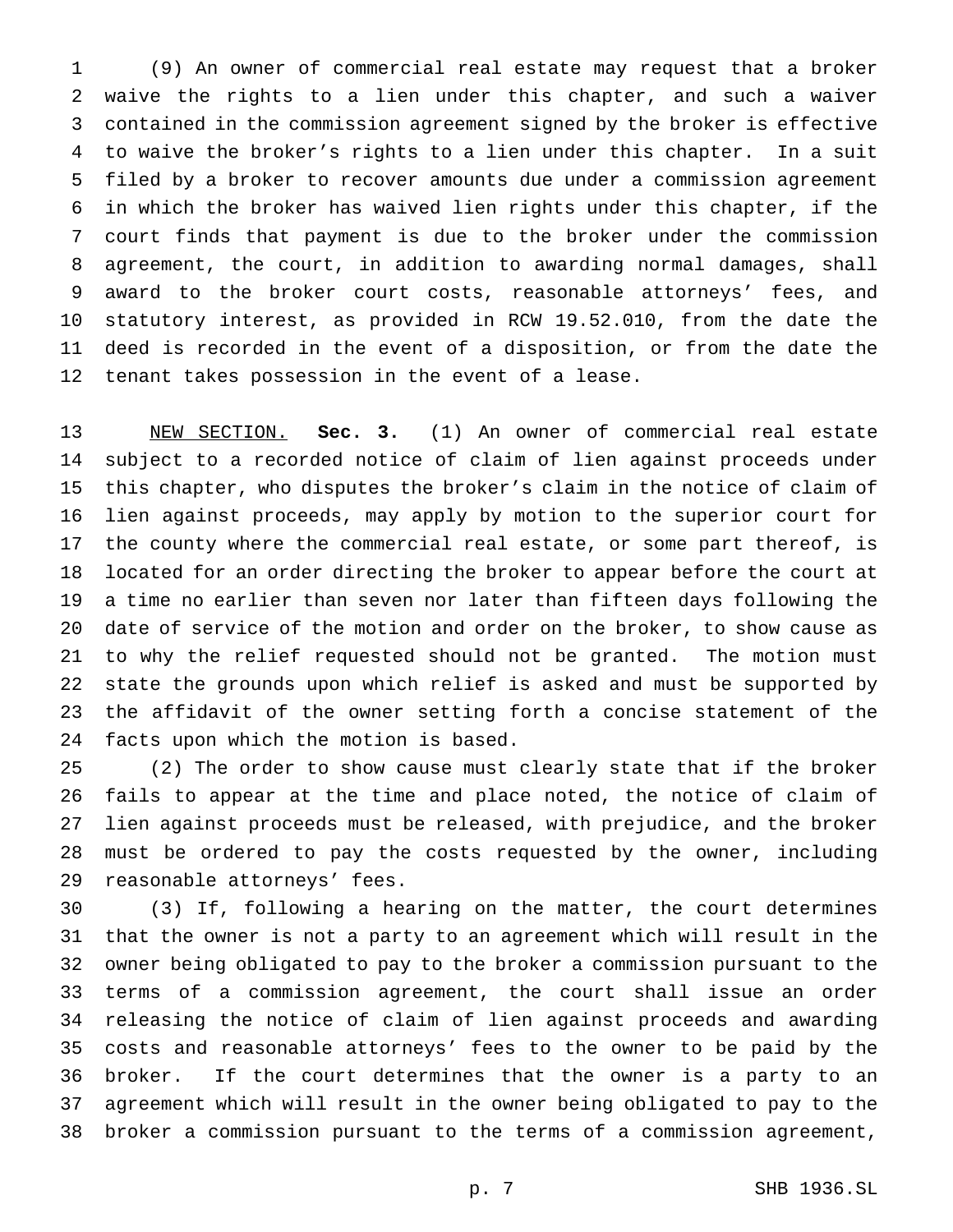the court shall issue an order so stating and awarding costs and reasonable attorneys' fees to the broker, to be paid by the owner. Such orders are final judgments.

 (4) Proceedings under this section shall not affect other rights and remedies available to the parties under this chapter or otherwise.

 NEW SECTION. **Sec. 4.** (1) If a broker has a lien on net rental proceeds pursuant to section 2(2) of this act, and the broker has recorded a notice of claim of lien against proceeds and otherwise complied with the requirements of this chapter, the broker may apply by motion to the superior court for the county where the commercial real estate, or some part thereof, is located, for an order directing the owner to appear before the court at a time no earlier than seven nor later than fifteen days following the date of service of the motion and order on the owner, and show cause as to why the relief requested should not be granted. The motion must state the grounds upon which relief is asked, and must be supported by the affidavit of the broker setting forth a concise statement of the facts upon which the motion is based.

 (2) The order to show cause must clearly state that if the owner fails to appear at the time and place noted, the broker shall be entitled to an order enjoining the owner from paying the net rental proceeds from such lease to any party other than the broker, and that the owner shall be ordered to pay the costs requested by the broker, including reasonable attorneys' fees.

 (3) If, following a hearing on the matter, the court determines that the owner is, or was, a party to an agreement for the lease of commercial real estate, which did or will result in the owner being obligated to pay to the broker a commission pursuant to the terms of a commission agreement, the court shall issue an order enjoining the owner from paying the net rental proceeds from such lease to any party other than the broker. The court shall also order the owner to pay such net rental proceeds to the broker and award costs and reasonable attorneys' fees to the broker, to be paid by the owner. If the court determines that the owner is not, or was not, a party to an agreement for the lease of commercial real estate, which did or will result in the owner being obligated to pay to the broker a commission pursuant to the terms of a commission agreement, the court shall issue an order so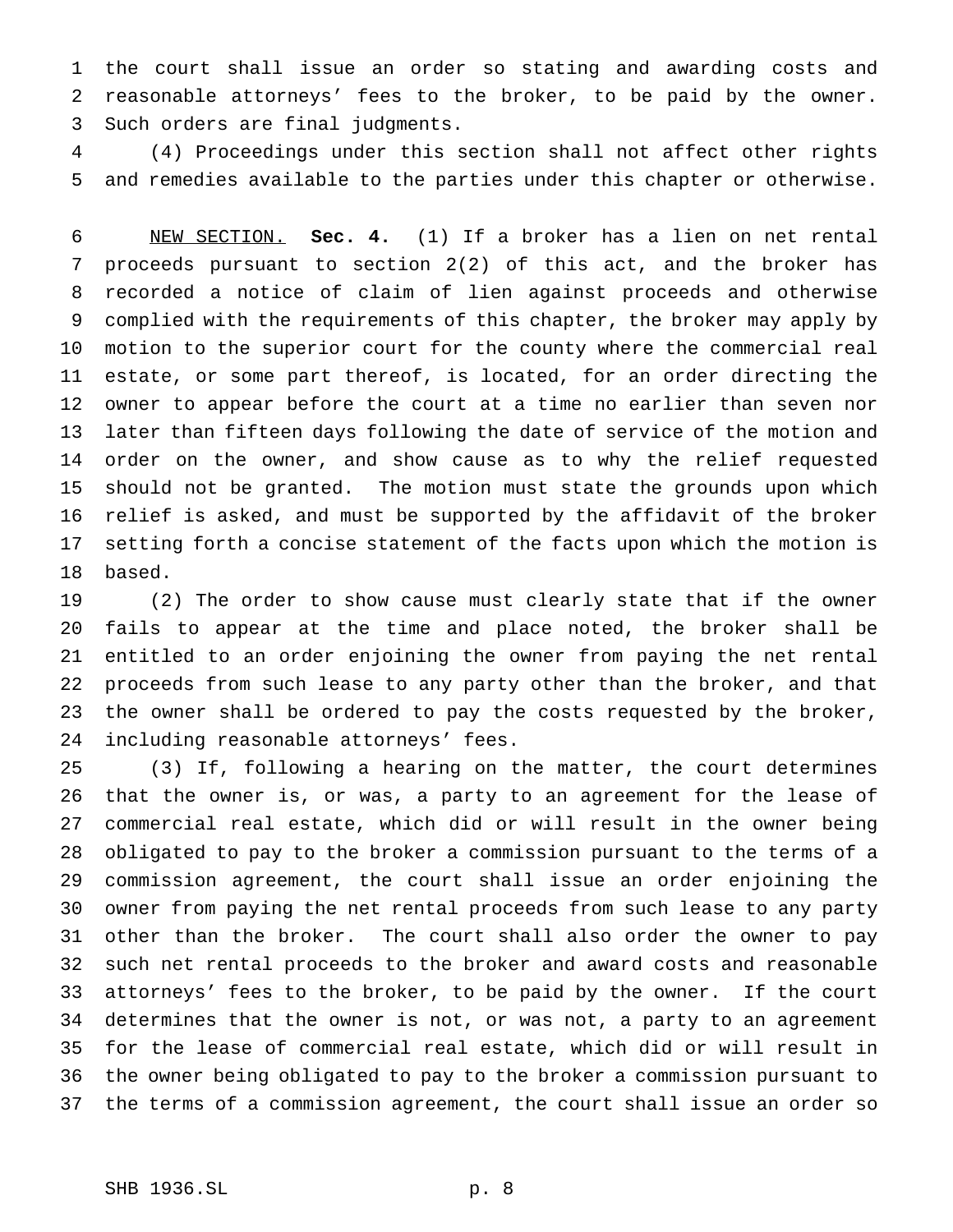stating and awarding costs and reasonable attorneys' fees to the owner, to be paid by the broker. Such orders are final judgments.

 (4) Proceedings under this section shall not affect other rights and remedies available to the parties under this chapter or otherwise.

 NEW SECTION. **Sec. 5.** All statutory liens, consensual liens, mortgages, deeds of trust, assignments of rents, and other encumbrances, including all advances or charges made or accruing thereunder, whether voluntary or obligatory, and all modifications, extensions, renewals, and replacements thereof, recorded prior to the recording of a notice of claim of lien against proceeds have priority over a lien created under this chapter. A prior recorded lien includes, without limitation, a valid materialmen's or mechanic's lien claim that is recorded after the recording of the broker's notice of claim of lien against proceeds but which relates back to a date prior to the recording date of the broker's notice of claim of lien against proceeds.

 NEW SECTION. **Sec. 6.** A notice of claim of lien against proceeds recorded under this chapter must be released without further act, upon the recording of a receipt showing the deposit with the superior court of the county in which the commercial real estate, or some part thereof, is located, of an amount equal to one and one-quarter times the amount of the lien claimed. The receipt shall be recorded in the office in which the notice of claim was recorded. The amount of the deposit in the superior court shall be held pending a resolution of amounts due to the broker and the owner.

 NEW SECTION. **Sec. 7.** The county auditor or recorder shall record the notice of claim of lien against proceeds, and any release thereof, in the same manner as deeds and other instruments of title are recorded under chapter 65.08 RCW. Notices of claim of lien against proceeds for registered land need not be recorded in the Torrens register. The county auditor or recorder may not charge a higher fee for recording a notice of claim of lien against proceeds, or for a release thereof, than what the county auditor or recorder charges for other documents.

 NEW SECTION. **Sec. 8.** Notices to be delivered to a party under this chapter, other than service of process as required in civil